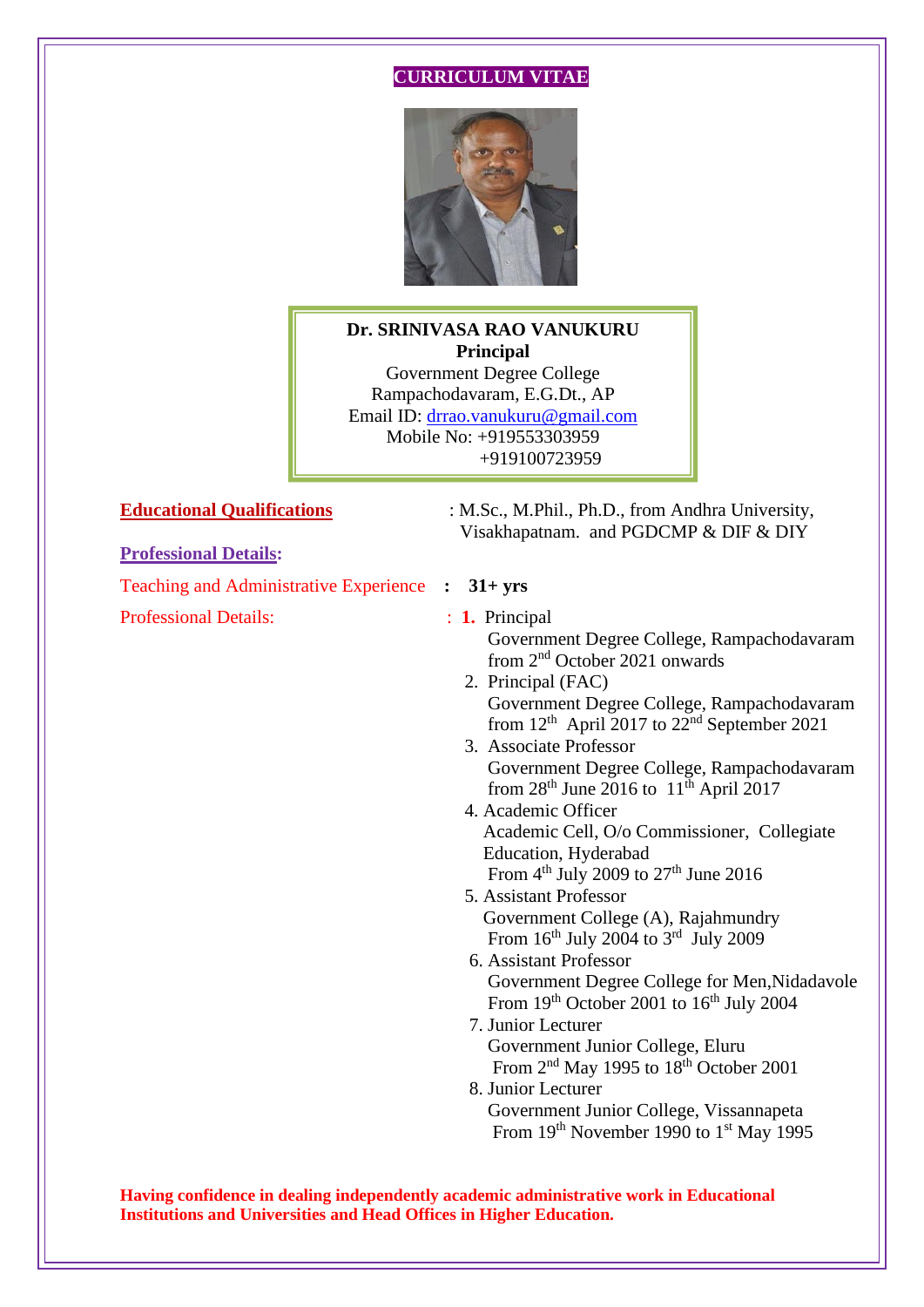**At** Commissionerate of Collegiate Education , **Hyderabad** as Academic Administrator: :

Worked From  $4^{\text{th}}$  July, 2009 to  $22^{\text{nd}}$  June 2016 **activities done at CCE** :

- 1. **Worked as Chief Coordinator & Placement Officer, Jawahar Knowledge Centres, Hyderabad in Andhra Pradesh State for 3 year**
- **2. Worked as Academic Officer and handled administrative work pertaining to**
- **3. Autonomous Colleges**
- **4. Cadre Strength and Workload**
- **5. Collegiate Education annual Budget preparation**
- **6. NAAC activities of all Degree Colleges in Andhra Pradesh State and any other work assigned by Commissioner**
- **7. Skill Development**
- **8. Promotions of Principals and Lecturers**
- **9. Transfers and postings of Principals and Lecturers in degree colleges**
- 10. Conducted Academic Audit in 12 GDCs
- 11. Worked as J K C Chief Coordinator & Placement Officer for Degree Colleges in AP State for 3 years
- 12.Organized Placement Drives and Mega Job Melas from 2009 to 2013, 1,15,000 students were trained in JKCs and nearly 19000 students were selected in various MNCs and other companies
- 13. Worked in the RUSA team in O/o CCE, Hyderabad
- 14. Worked as NCC Officer for 3 years from 1997- 2001.
- 15. Worked as NSS Programme Officer for 3 years from 2001-2004.
- 16. Trained at Infosys, Bangalore in Analytical skills in April, 2008 and master trainer in Analytical Skills Organized
- 17. Youth Festival in 2011and Yuva Tarangam -2012 , 13, 14 & 16
- 18. Organized competition for Godavari Pushkaralu at State level
- 19. Visited 55 GDCs pre NAAC peer team visits
- 20. Visited 5 GDCs pre UGC Autonomy committee visits

### **Pay Particulars :**

# **Implementation of UGC Scales 2006 : 9th August 2008**

- **1. Scale of Pay : 15600-39100 + 6000 AGP from 9.8.2008**
- **2. Scale of Pay : 15600-39100 + 7000 AGP from 1.7.2009**
- **3. Scale of Pay : 15600-39100 + 8000 AGP from 9.8.2013**
- **4. Scale of Pay : 37400-67000 + 9000 AGP from 9.8.2016**
- **5. CAS is due by 9.8.2019 for Professor Scale i.e. 10000 AGP Implementation of UGC Scales 2016 : 1st January 2016**
- **1. Academic Level 12 : 79800 -211500 from 1.1.2016**
- **2. Academic Level 13 A: 131400-217100 from 9.8.2016 as Associate Professor**
- **3. Academic Level 13 A : 131400-217100 from 2.10.2021 as Principal**
- **4. Academic Level 14 is due by 9.8.2019**

**Present Pay particulars: Basic Pay : 156900 D A : 31% HRA : 9% Gross Salary : 2,24,855/-**